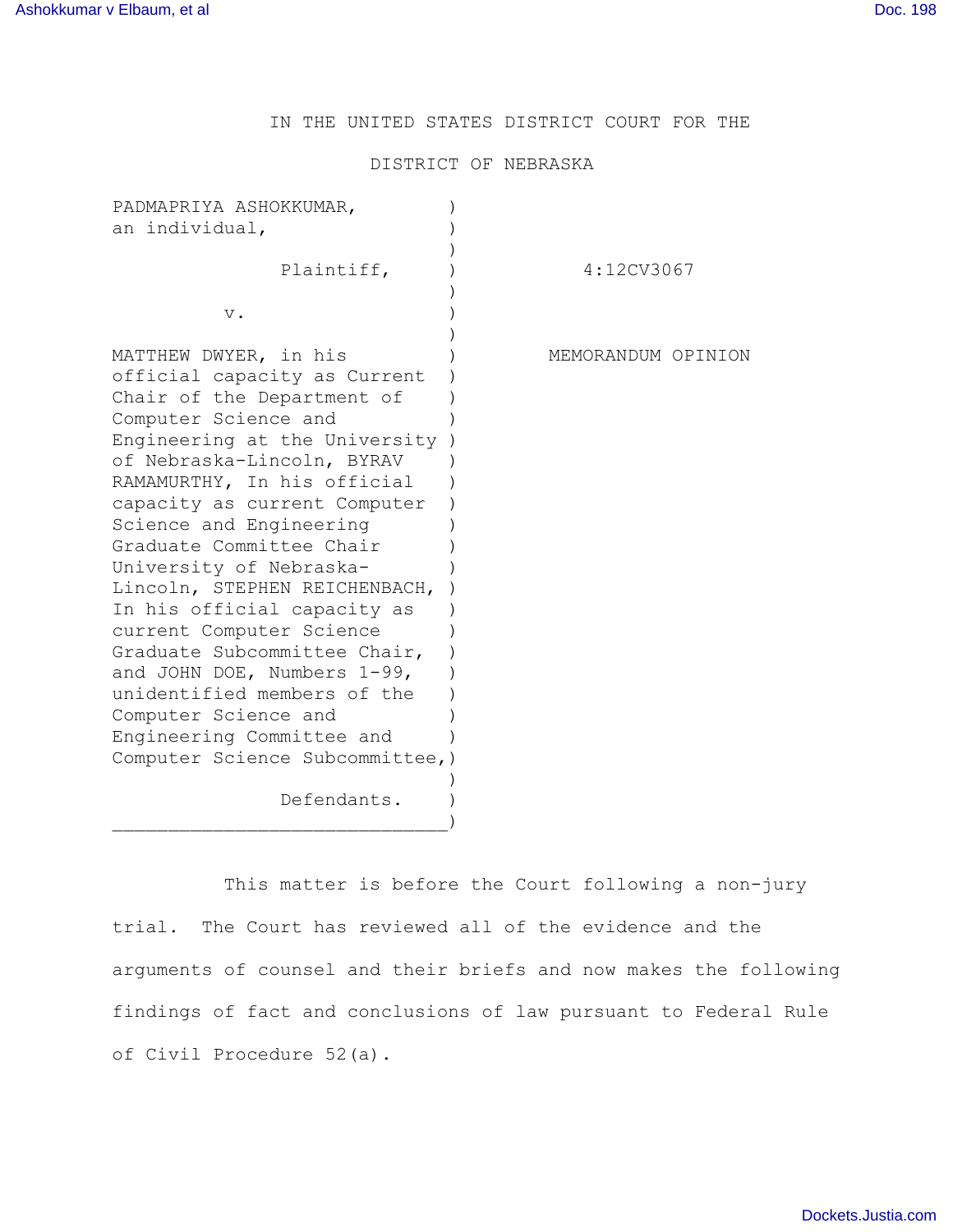### I. PROCEDURAL BACKGROUND

On April 5, 2012, Padmapriya Ashokkumar filed a complaint seeking an injunction "requiring Defendants to allow Ashokkumar to use her previous research and dissertation topic." (Filing No. [1](http://ecf.ned.uscourts.gov/doc1/11312497991) at 24). At that time it was assigned to the Honorable John M. Gerrard for trial in Lincoln, Nebraska.

The defendants filed motions for summary judgment and for judgment on the pleadings and on March 15, 2013, Judge Gerrard filed a memorandum and order (Filing No. [56](http://ecf.ned.uscourts.gov/doc1/11312740057)) dismissing plaintiff's constitutional claims against Espy and Paul in their official capacities for failure to state a claim; and dismissed plaintiff's constitutional claims against Espy, Goddard and Paul in their individual capacities, based on qualified immunity; dismissed plaintiff's breach of contract claim as to all defendants in their individual capacities for failure to state a claim, and in their official capacities based on Eleventh Amendment immunity; dismissed plaintiff's emotional distress claims as to Espy, Goddard and Paul in their individual capacities for failure to state a claim and in their official capacities based on Eleventh Amendment immunity; denied as moot the plaintiff's constitutional and emotional distress claims against Elbaum, Hochstein and Henninger in their individual and official capacities; dismissed the plaintiff's constitutional and

 $-2-$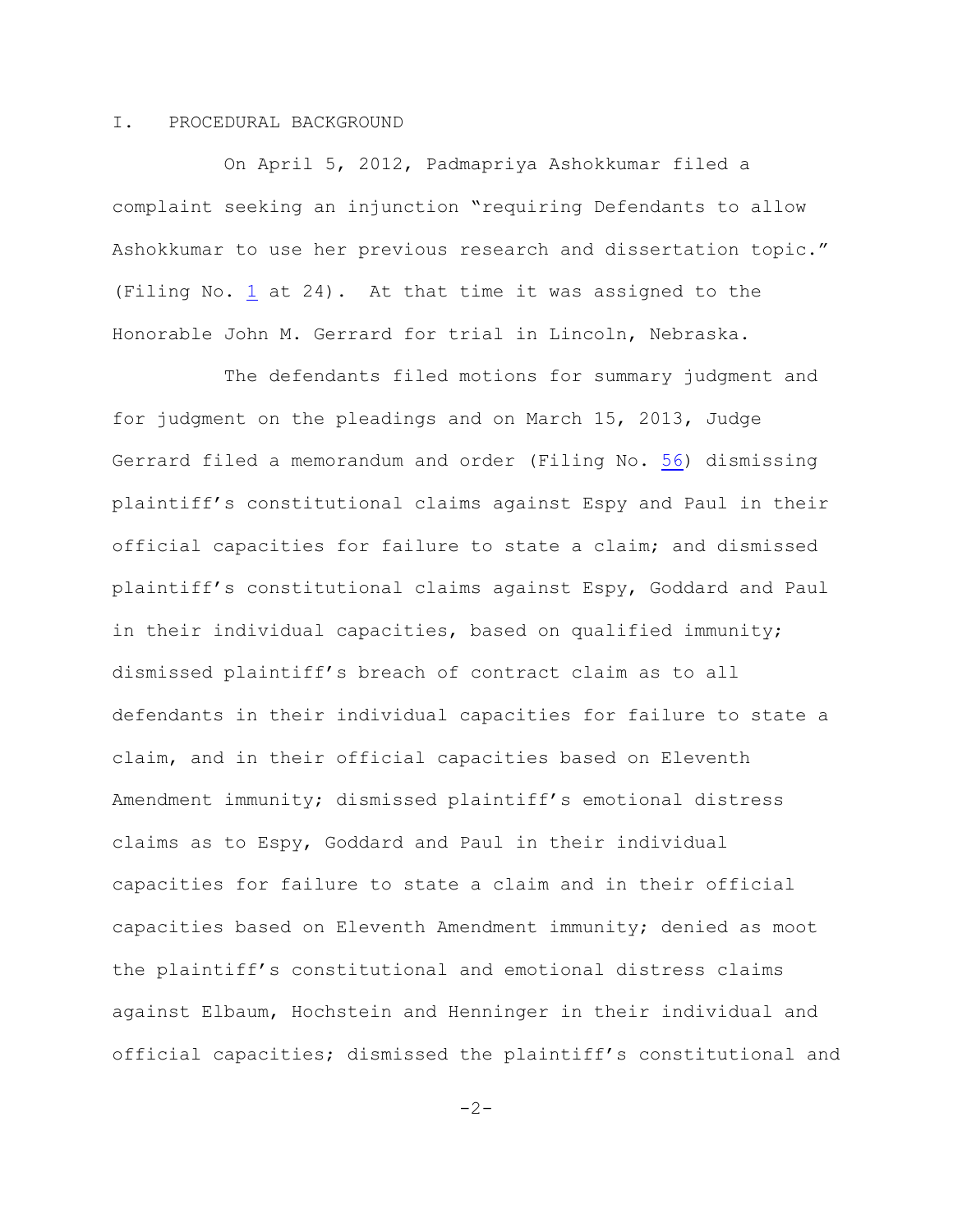emotional distress claims as to Elbaum, Henninger and Hochstein in their individual and official capacities, based on the statute of limitations, then provided that plaintiff could proceed with her constitutional claims against Goddard in his official capacity, limited to seeking injunctive relief.

In July 2013, Dr. Goddard stepped down as chair of the department and Dr. Matthew Dwyer ("Dr. Dwyer") became acting chair (Filing No. [136](http://ecf.ned.uscourts.gov/doc1/11313015214) at 28). Dr. Dwyer was then substituted as defendant with respect to the official capacity claims of plaintiff filed against Dr. Goddard.

On January 29, 2014, the Court entered a text order granting plaintiff's motion to amend her complaint and directing that it be filed on or before February 5, 2014. On January 31, 2014, following her attempt to rematriculate into UNL, Ashokkumar filed an Amended Complaint (Filing No. [111](http://ecf.ned.uscourts.gov/doc1/11312954689)). The Amended Complaint did not include Dr. Goddard as a defendant but replaced him with Dr. Dwyer. Ashokkumar also added other defendants based upon the decision of the CSE not to reactivate her program. Ashokkumar added, in their official capacities, Byrav Ramamurthy ("Dr. Ramamurthy"), Stephen Reichenbach ("Dr. Reichenbach"), and unnamed members of the department (Filing No. [111](http://ecf.ned.uscourts.gov/doc1/11312954689) at 2–3). Dr. Ramamurthy is the current chair of the CSE Graduate Committee (*Id.*). Dr. Reichenbach is the former chair of the Computer

 $-3-$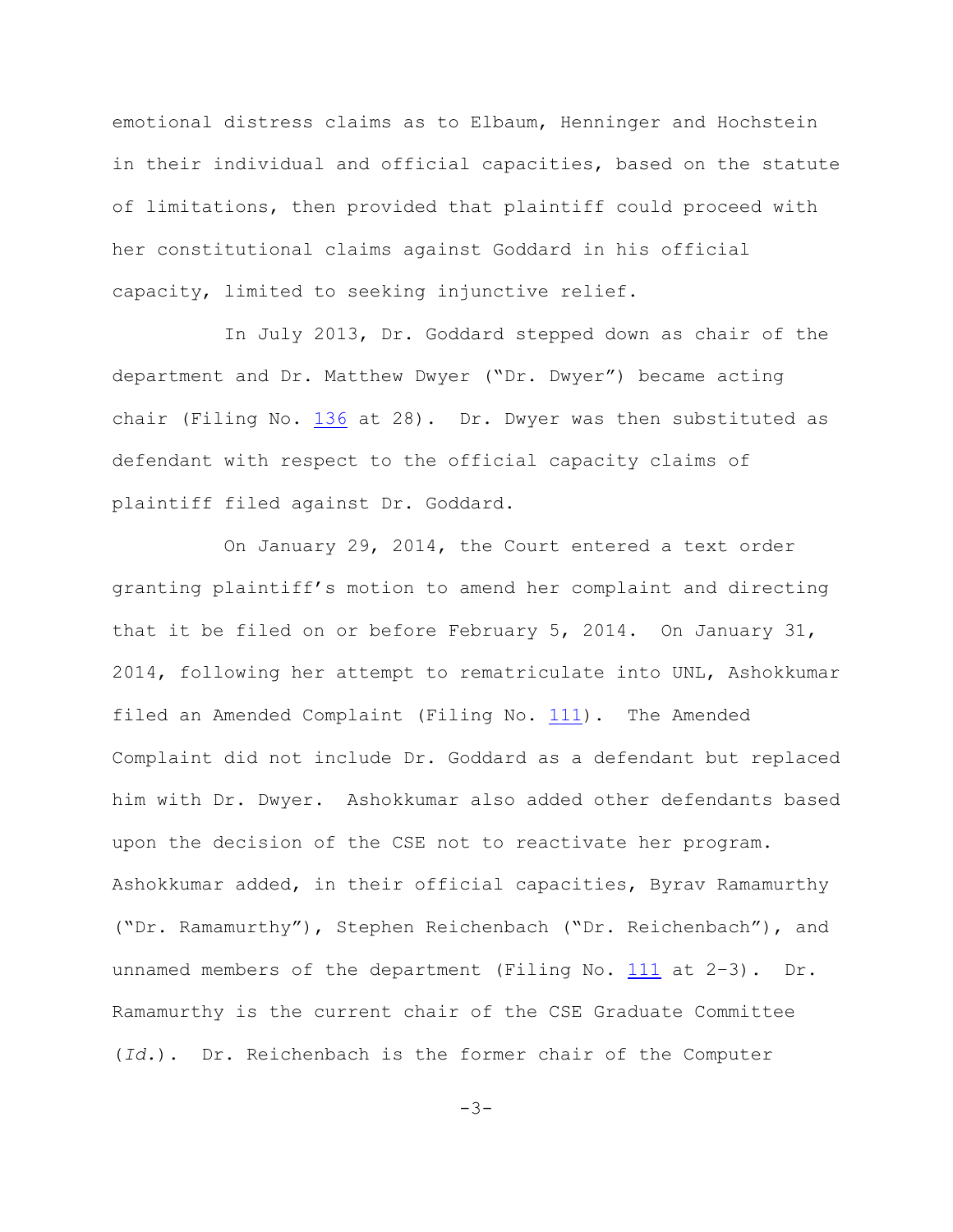Science ("CS") Graduate Subcommittee within the CSE from October 2013 through January 2014 (Filing No.  $180$ , at 2). The remaining defendants were unnamed but constitute the then-existing voting members of the CS Graduate Subcommittee (Filing No. [114](http://ecf.ned.uscourts.gov/doc1/11312956903), at 3). Those defendants are Drs. Ashok Samal ("Dr. Samal"), Anita Sarma ("Dr. Sarma"), and Hongfeng Yu ("Dr. Yu") (*Id.*). The Amended Complaint seeks several injunctive reliefs based upon the failure of Dr. Goddard to prevent violations against Ashokkumar and based upon the decision of the department not to reactivate Ashokkumar's program.

On February 13, 2014, Judge Gerrard recused himself (Filing No. [121](http://ecf.ned.uscourts.gov/doc1/11312963244)) and the case was then assigned to the Senior Judge Richard G. Kopf. The non-jury trial before Judge Kopf commenced on June 9, 2014, and continued to June 12, 2014. On June 16, 2014, Judge Kopf declared a mistrial and recused himself from further participation (Filing No. [164](http://ecf.ned.uscourts.gov/doc1/11313047934)). On June 18, 2014, the case was assigned to Senior Judge Lyle E. Strom for disposition.

 After consultation with counsel, the case was scheduled for completion of trial commencing February 3, 2015. Trial was completed on February 5, 2015, following which briefing schedules were established. Briefs have been received and the case is now ready for disposition.

 $-4-$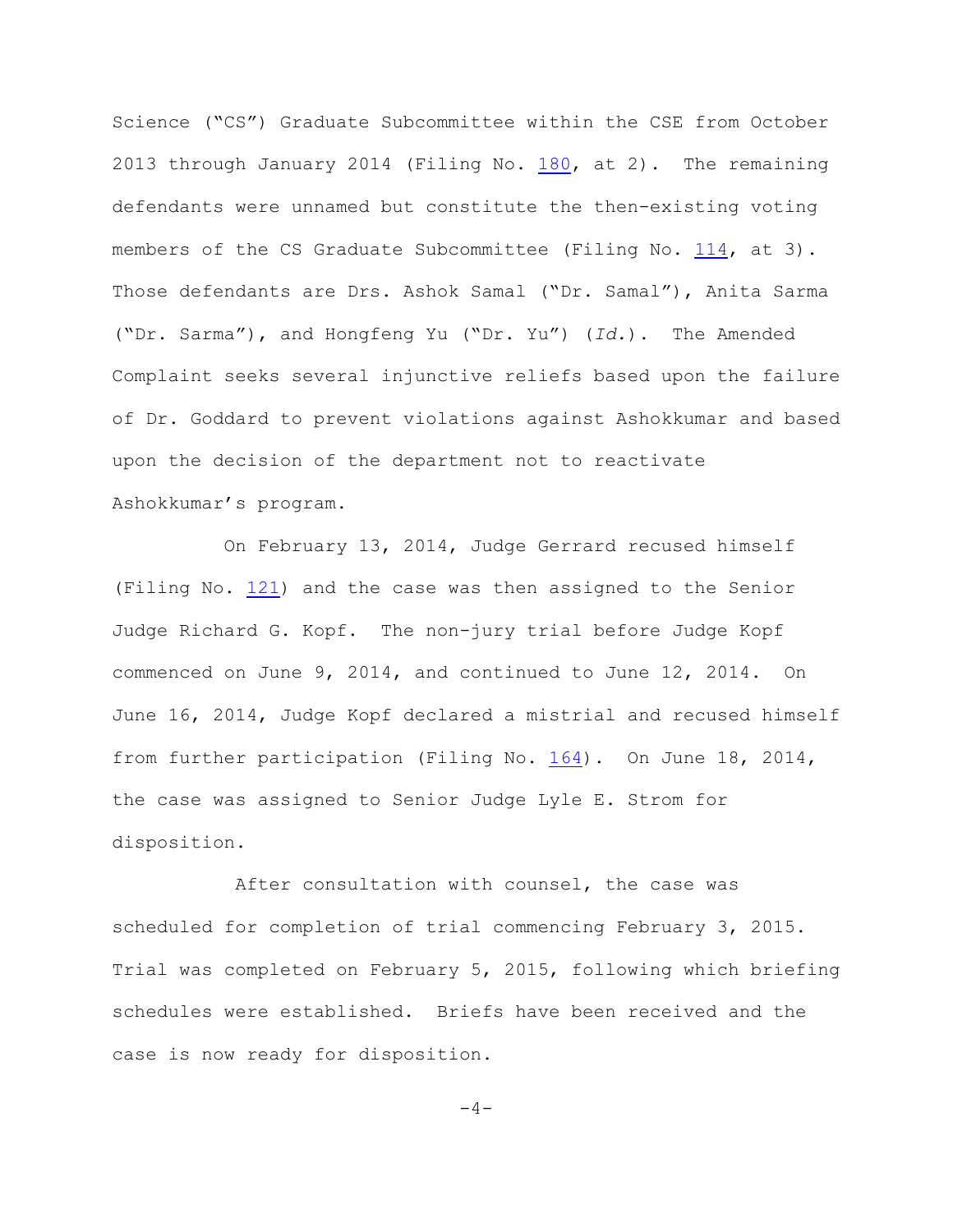# II. FINDINGS OF FACT

Ashokkumar began her studies at UNL in 2002 as a graduate student pursuing a doctorate degree in CSE (Filing No. [136](http://ecf.ned.uscourts.gov/doc1/11313015214), at 1). In 2004, Ashokkumar was admitted to doctoral candidacy. Her advisor was Dr. Scott Henninger ("Dr. Henninger") (*Id.* at 1-2). Ashokkumar had an approved research topic ("first doctoral topic") (*Id.* at 2). Ashokkumar and Dr. Henninger co-wrote several papers, and the parties cannot discern the individual author's work.

Ashokkumar became frustrated with Dr. Henninger for the lack of progress toward her degree. On September 29, 2006, Ashokkumar officially changed her advisors to Drs. Lorin Hochstein ("Hochstein") and Sebastian Elbaum ("Elbaum") (Ex. 53; Filing No. [136](http://ecf.ned.uscourts.gov/doc1/11313015214) at 3-4). Ashokkumar changed her doctoral topic to match her advisors' interests ("second doctoral topic") (Filing No. [136](http://ecf.ned.uscourts.gov/doc1/11313015214), at 3).

Ashokkumar, Dr. Elbaum, and Dr. Hochstein prepared a paper that they submitted on January 15, 2007, to the Empirical Software Engineering and Measurement ("ESEM") Conference ("the ESEM Paper") (*Id.* at 5). Soon thereafter, Dr. Henninger contacted the ESEM Conference chairs and claimed the ESEM Paper was under dispute at UNL (Filing No. [136](http://ecf.ned.uscourts.gov/doc1/11313015214) at 7). Dr. Hochstein tried to reach an amicable agreement with Dr. Henninger regarding

 $-5-$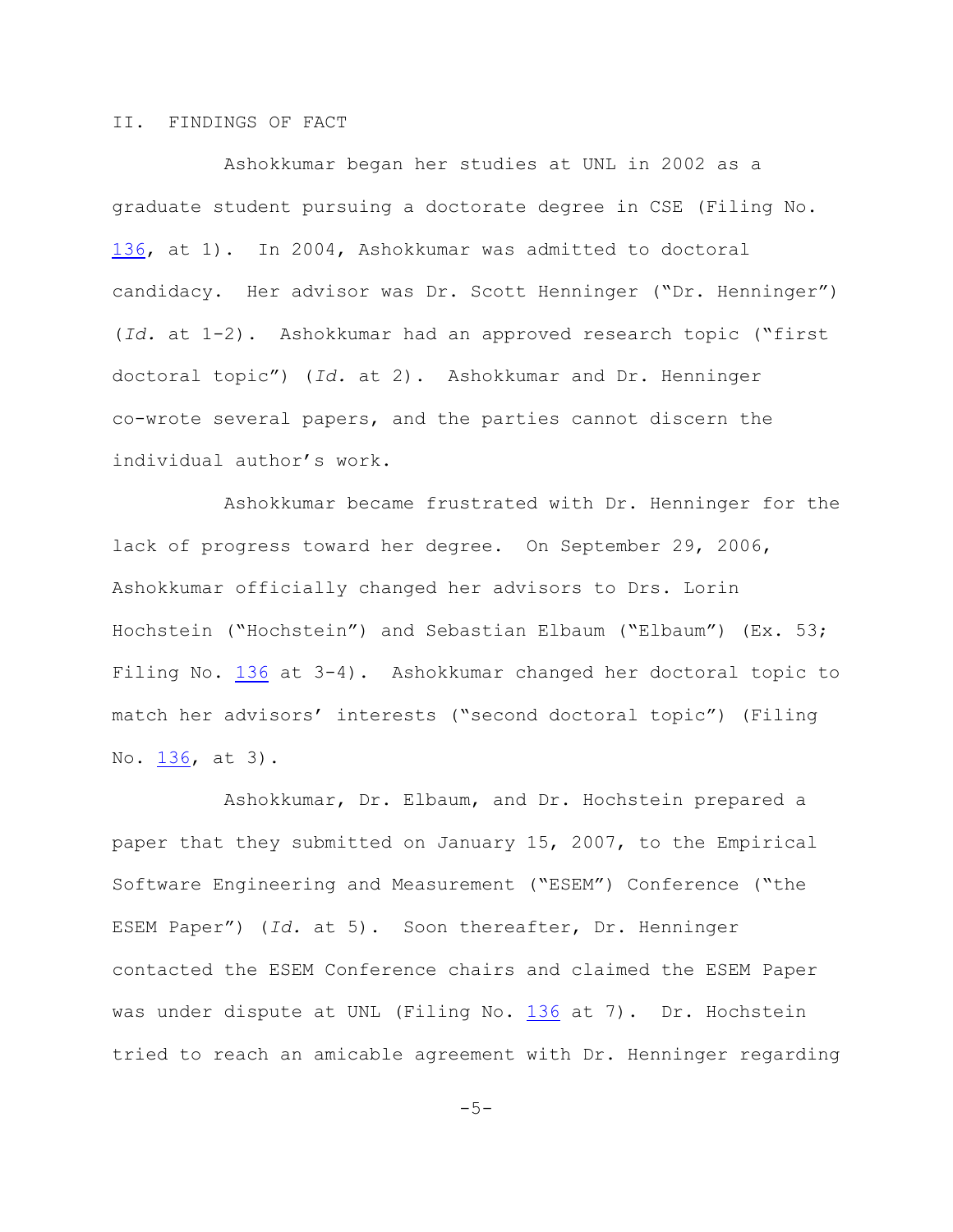the ESEM Paper but was unsuccessful (*Id.* at 6). Dr. Henninger's charge of plagiarism made Ashokkumar's pursuit of her doctoral degree difficult (Filing No. [175](http://ecf.ned.uscourts.gov/doc1/11313100233) at 46:18–47:15).

On April 4, 2007, Ashokkumar filed a charge of research misconduct, RM07-001, against Dr. Henninger, based upon a paper Dr. Henninger published in late 2006 without attributing work to Ashokkumar (Ex. 35). Ashokkumar claimed that the paper was substantially the same as a paper she drafted with Dr. Henninger while he was still her advisor (Filing No.  $136$  at 5, 8).

On April 12, 2007, Dr. Henninger initiated a formal charge of plagiarism, RM07-002, against Ashokkumar, Dr. Elbaum, and Dr. Hochstein (*Id.* at 8). In RM07-002, Dr. Henninger claimed that they plagiarized his work in the ESEM Paper (Ex. 127).

In 2007, UNL misconduct policies called for specific actions following the filing of a misconduct complaint, which the Court paraphrases as follows. First, an inquiry committee would be formed to determine whether the claim was sufficiently meritorious to investigate. Second, if the claim passed the inquiry phase, an investigative committee would be formed to investigate the claim and issue a report. Third, UNL would work with the claimant and other parties to resolve the misconduct and make the parties whole, as necessary. In accordance with this policy, UNL formed two inquiry committees.

 $-6-$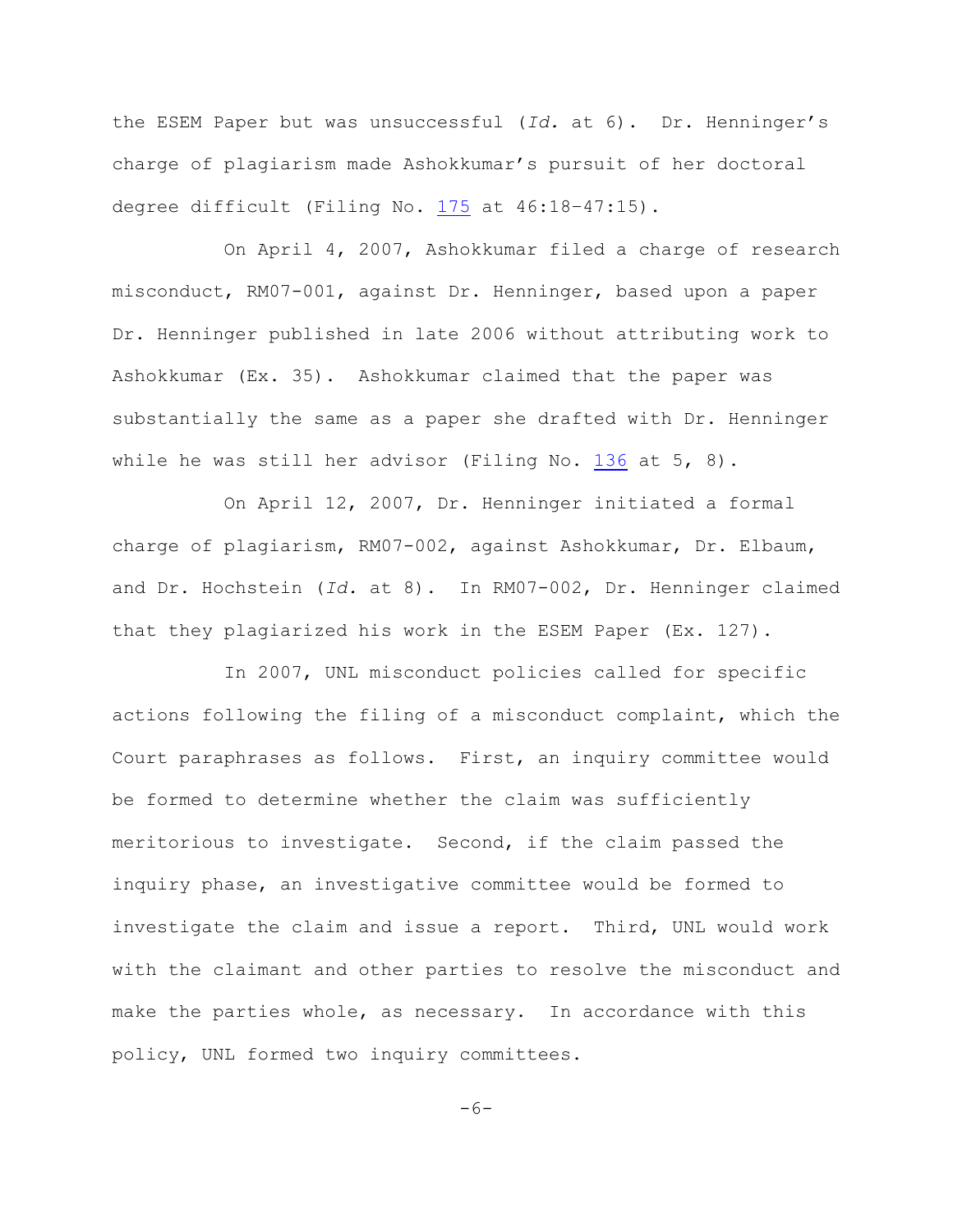On May 18, 2007, before either inquiry committee issued its final report, the CSE Chair, Dr. Sincovec, encouraged all parties to settle the claims outside that system and withdraw their claims  $(EX. 62 at 4-5)$  (Filing No. [136](http://ecf.ned.uscourts.gov/doc1/11313015214) at 9). In late May 2007, Drs. Rothermel, Elbaum, and Hochstein approached Ashokkumar and talked to her about settling with Dr. Henninger and withdrawing her claim against him (Filing No. [136](http://ecf.ned.uscourts.gov/doc1/11313015214), at 11). On May 22, 2007, Ashokkumar discovered that UNL policy prohibited her from withdrawing her claim (Ex. 1 at 1). Dr. Henninger essentially ended settlement negotiations following a rough draft from the Inquiry Committee for RM07-002 (Filing No. [136](http://ecf.ned.uscourts.gov/doc1/11313015214) at 9; Ex. 42).

On June 7 and 10, 2007, the two Inquiry Committees recommended further investigation in RM07-001 and RM01-002 respectively (Filing No. [136](http://ecf.ned.uscourts.gov/doc1/11313015214) at 9; Ex. 69; Filing No. [190](http://ecf.ned.uscourts.gov/doc1/11313212810) at 117:3-119:24). After attempted arbitration and mediation, on July 25, 2007, Dr. Paul submitted the final version of the Mediation and Arbitration Agreement to the parties which Ashokkumar rejected (Ex. 163; Filing No. [191](http://ecf.ned.uscourts.gov/doc1/11313212813) at 137:20-22; Filing No. [136](http://ecf.ned.uscourts.gov/doc1/11313015214) at 13). On August 7, 2007, Dr. Paul accepted the recommendations of the Inquiry Committees and formed a joint Investigation Committee for RM07-001 and RM07-002.

$$
-7- \nonumber\\
$$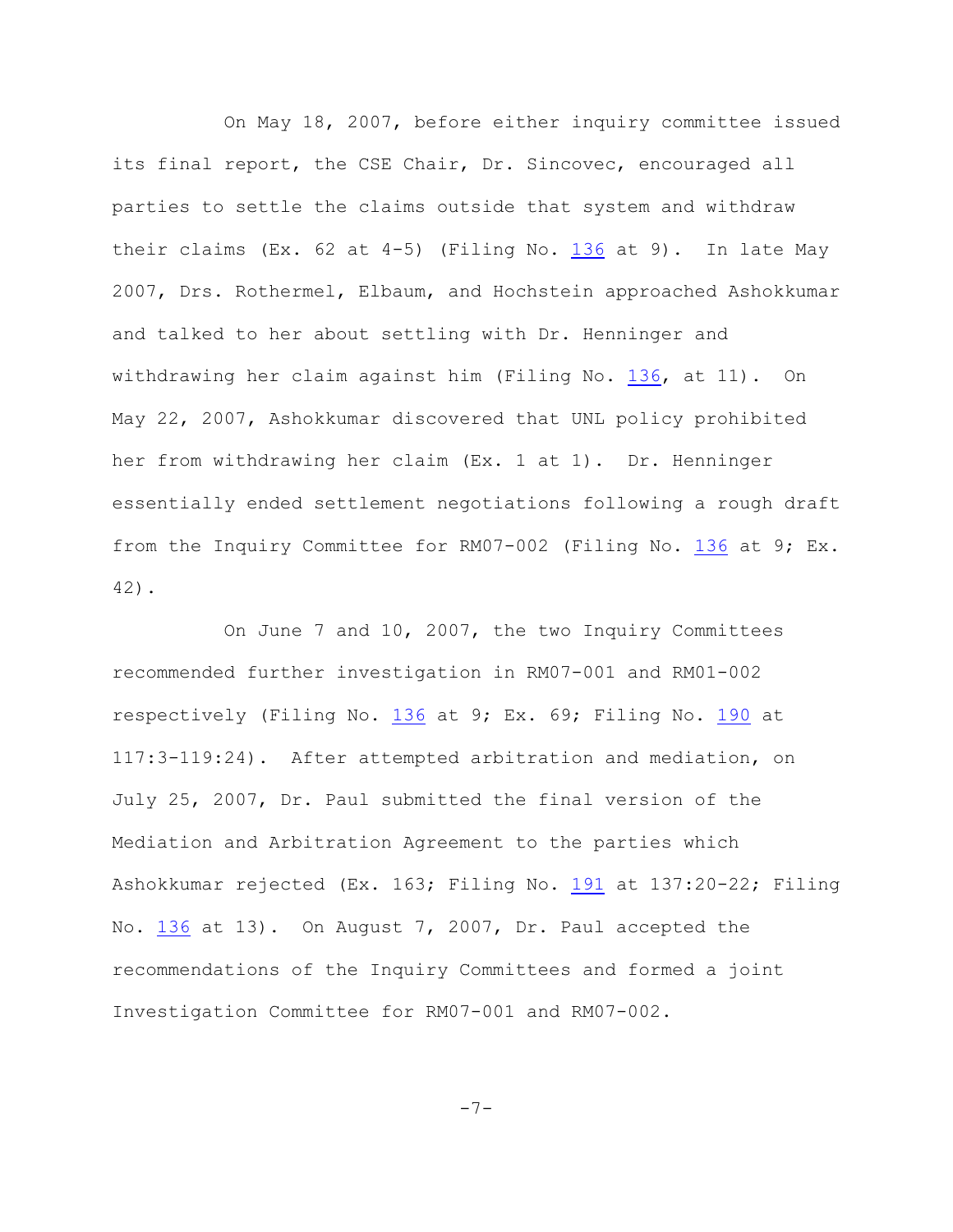As these misconduct proceedings wore on, Ashokkumar and Dr. Elbaum spent less time talking about research and more time talking about settling the research misconduct cases (Filing No. [175](http://ecf.ned.uscourts.gov/doc1/11313100233) at 50:23–51:5). Dr. Elbaum concluded that Ashokkumar did not trust his advice on how to solve the problem with Dr. Henninger. Dr. Elbaum lost trust in her (Filing No. [190](http://ecf.ned.uscourts.gov/doc1/11313212810) at 65:3–66:2; 120:4–121:21). Dr. Elbaum believed the trust necessary between advisor and student had broken down, and he did not feel that a healthy relationship could continue forward under those circumstances (Filing No. [177](http://ecf.ned.uscourts.gov/doc1/11313102461) at 114:1–116:21; Filing No. [190](http://ecf.ned.uscourts.gov/doc1/11313212810) at 120:4–121:21). Ashokkumar perceived strain in their relationship. She testified that she was angry with Dr. Elbaum during the proceedings because she felt pressured and harassed regarding potential settlements (Filing No. [175](http://ecf.ned.uscourts.gov/doc1/11313100233) at 41:16–42:10).

On August 22, 2007, Dr. Elbaum informed Ashokkumar he would no longer serve as her co-advisor (Filing No. [136](http://ecf.ned.uscourts.gov/doc1/11313015214) at 13). Dr. Elbaum reported his decision to Dr. Weissinger, who told Dr. Elbaum that "[i]t is always a faculty member's right to step down as chair." Dr. Weissinger also informed Ashokkumar that if Dr. Elbaum "wishes to step down as your co-chair he may do so," and that his decision would leave Dr. Hochstein as her chair (Ex. 44; Ex. 45 at 1; Filing No. [136](http://ecf.ned.uscourts.gov/doc1/11313015214) at 13). Dr. Hochstein was Ashokkumar's sole advisor after August 22, 2007.

-8-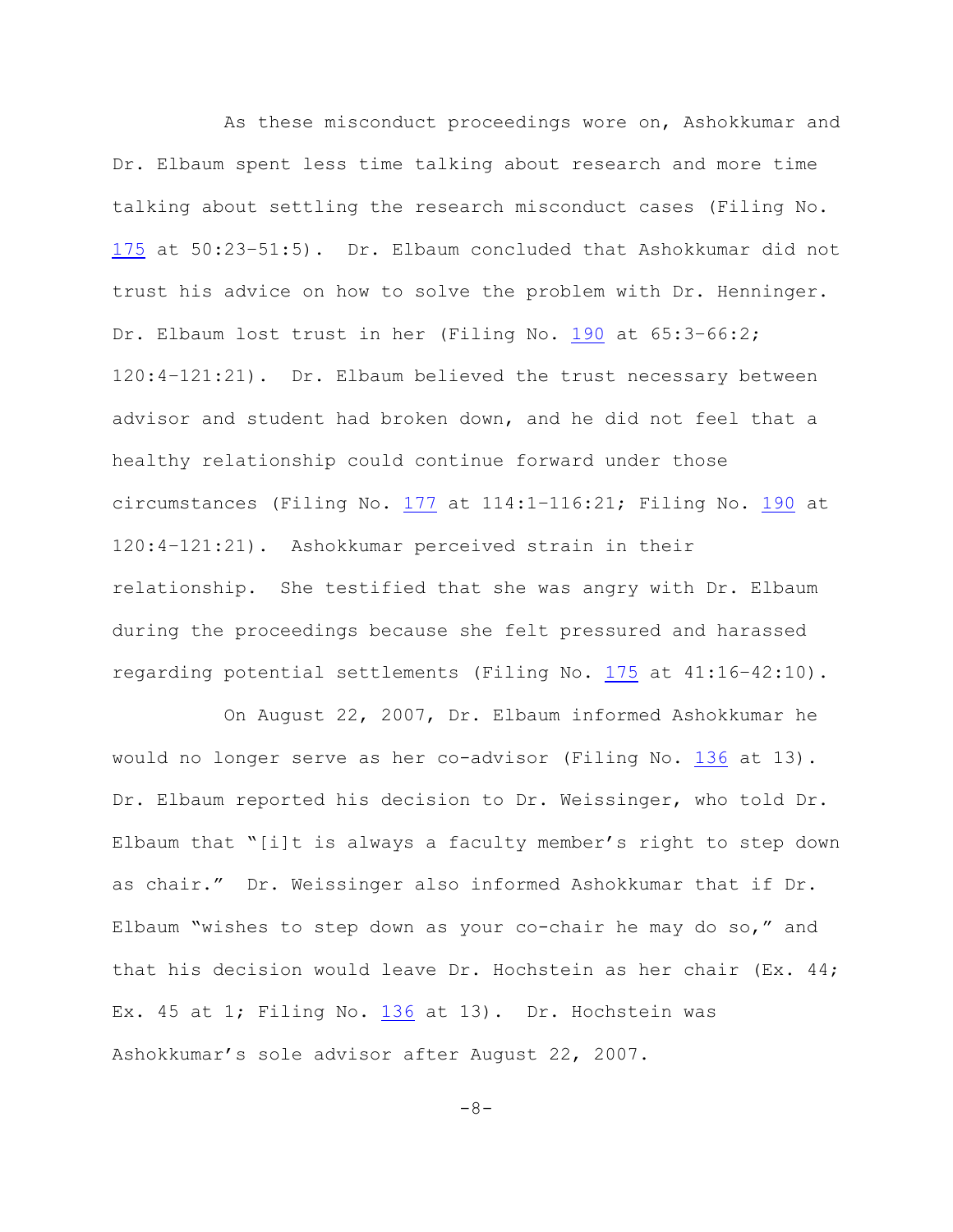Sometime before November 19, 2007, Dr. Hochstein told Ashokkumar that they could no longer work on the second doctoral topic (*Id.* at 13). Dr. Hochstein stated that the misconduct investigations caused the pair to temporarily end work on Ashokkumar's doctoral topic (Ex. 304 at 117). Ashokkumar then shifted her attention toward obtaining a Master's degree. Dr. Hochstein initially believed Ashokkumar and he would complete their work on the second doctoral topic once the committee's investigation concluded (*Id.*). However, once Ashokkumar began working on her Master's topic, Dr. Hochstein believed she would pursue that topic for her doctorate (*Id.*). Ashokkumar received a Master of Science degree from UNL on December 22, 2007, under the supervision of Dr. Hochstein. The topic for her Master's project was unrelated to the first or second doctoral topics (*Id.*).

On May 9, 2008, Dr. Hochstein sent a letter of resignation to Dr. Sincovec (Ex. 304 at 121). Dr. Hochstein was unhappy at UNL due to the ineffectiveness of his two years instructing there, lack of friends, and his projects remaining unfunded (*Id.* at 121-22). Dr. Hochstein attributed his unproductiveness to RM07-001 and RM07-002 and faulted Dr. Henninger for what happened to him (*Id.* at 121, 129). Ashokkumar was without an advisor and, therefore, unable to complete her

 $-9-$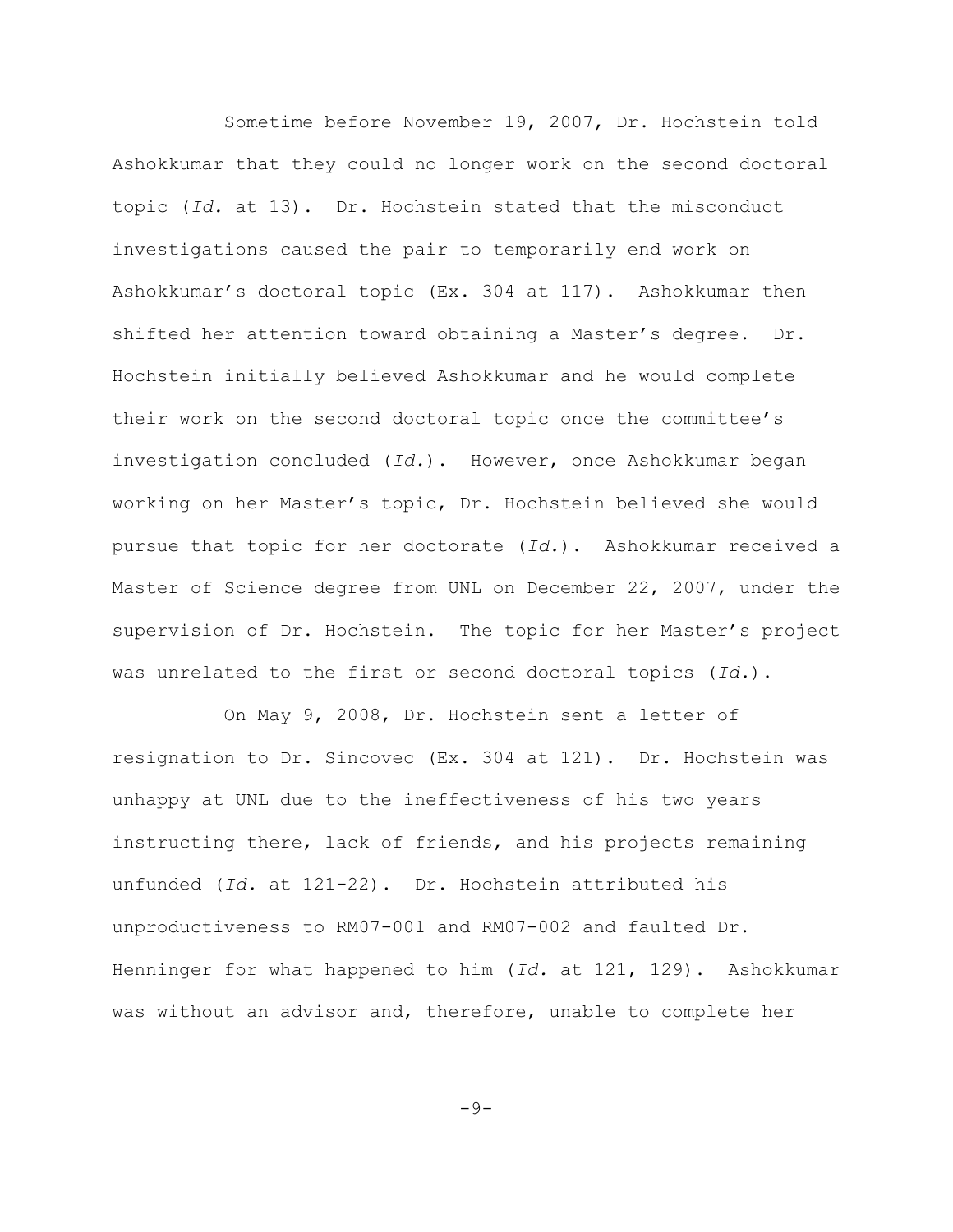doctoral degree because UNL requires a doctoral candidate work with an advisor to complete their dissertation.

Six weeks later, on June 20, 2008, the Investigation Committee submitted its final versions of the Investigation Committee Reports (Ex 26; Ex. 208). In RM07-002, the Investigation Committee found Ashokkumar, Dr. Elbaum, and Dr. Hochstein did not commit plagiarism (Ex. 208 at 12; Filing No. [136](http://ecf.ned.uscourts.gov/doc1/11313015214) at 14-15). In RM07-001, the Investigation Committee found that Dr. Henninger engaged in plagiarism (*Id.* at 15). On July 3, 2008, Dr. Paul adopted those recommendations.

After the committee issued the final report, Ashokkumar asked Dr. Elbaum to help her complete her second doctoral topic. He refused. Ashokkumar argued that the CSE department had a duty to restore her position under the misconduct policy and, in order to do so, the department had to compel Dr. Elbaum to advise her. The department (and the Research Integrity Officer) determined that the department could not compel a faculty member to act as an advisor. Then, Ashokkumar and the CSE department sought to find a new advisor for Ashokkumar. At first, Ashokkumar conditioned her acceptance of an advisor upon the advisor allowing her to use the second doctoral topic. Ultimately, those attempts failed. As Ashokkumar argued before, she felt the CSE department could only restore her position by compelling a new

 $-10-$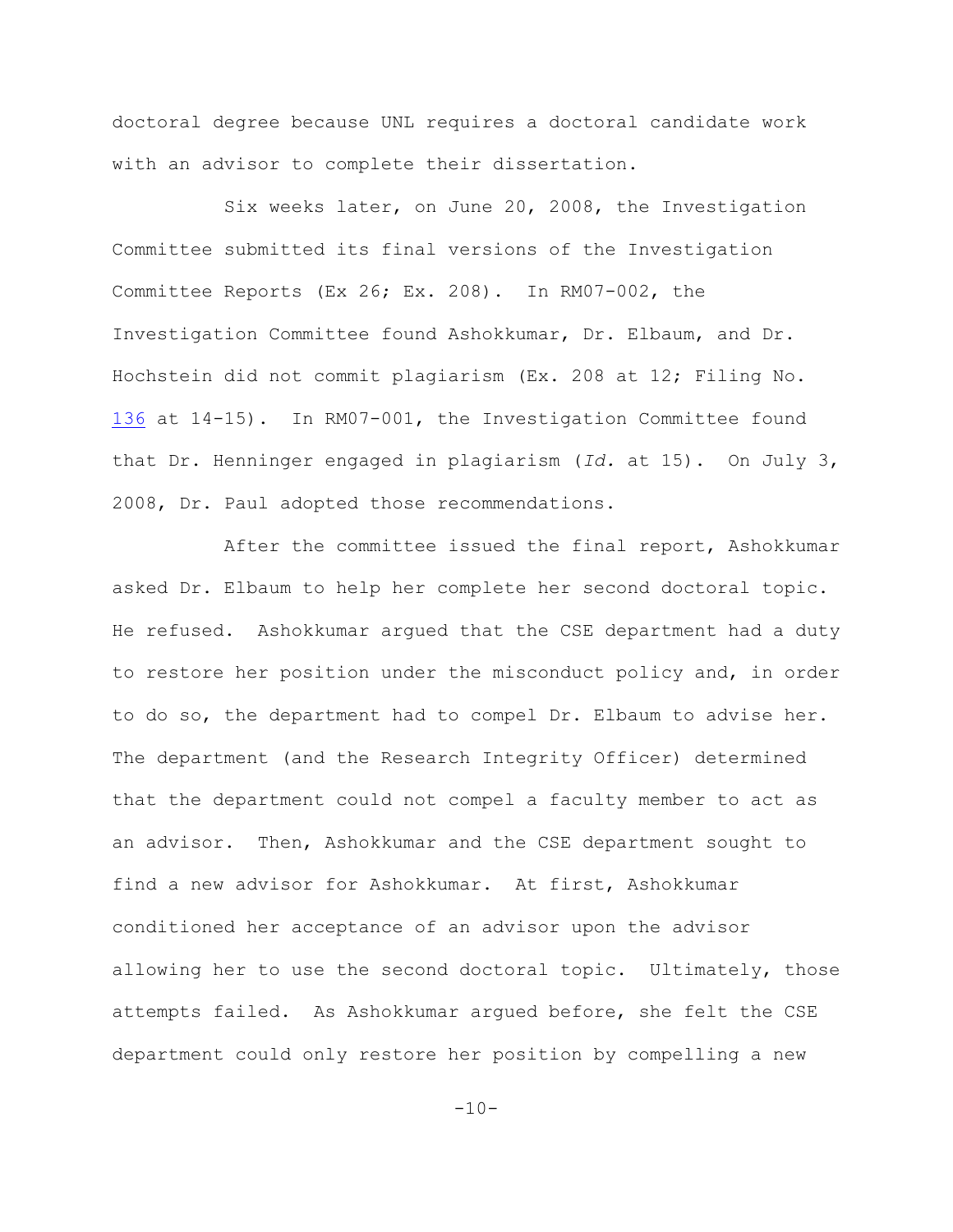advisor to use her previous work. The department (and the Research Integrity Officer) determined that the department could not compel a faculty member to accept a dissertation topic. The parties disagreed as to what duties UNL held to Ashokkumar after she was vindicated, what remedies UNL could reasonably (or diligently) offer, and who was responsible for obtaining a new advisor for Ashokkumar.

After nearly three years of these disagreements, in March 2011, Ashokkumar realized she could not pursue her second doctoral topic. Ashokkumar then began to seek a new advisor and a new topic. Dr. Jitender Deogun ("Deogun") had experience in Ashokkumar's areas of study. Dr. Deogun also expressed interest in working with Ashokkumar.

This relationship was never formally established, however, because Ashokkumar refused to sign an intellectual property waiver. Though Ashokkumar questioned the propriety of the waiver, its propriety is no longer questioned and her concerns seem meritless in retrospect. Because of the waiver and an approaching deadline, Ashokkumar chose not to register for a one-credit class. She knew this decision would effectively end her doctoral program at UNL (Ex. 243). In early September 2011, UNL discontinued, or deactivated, Ashokkumar's program.

-11-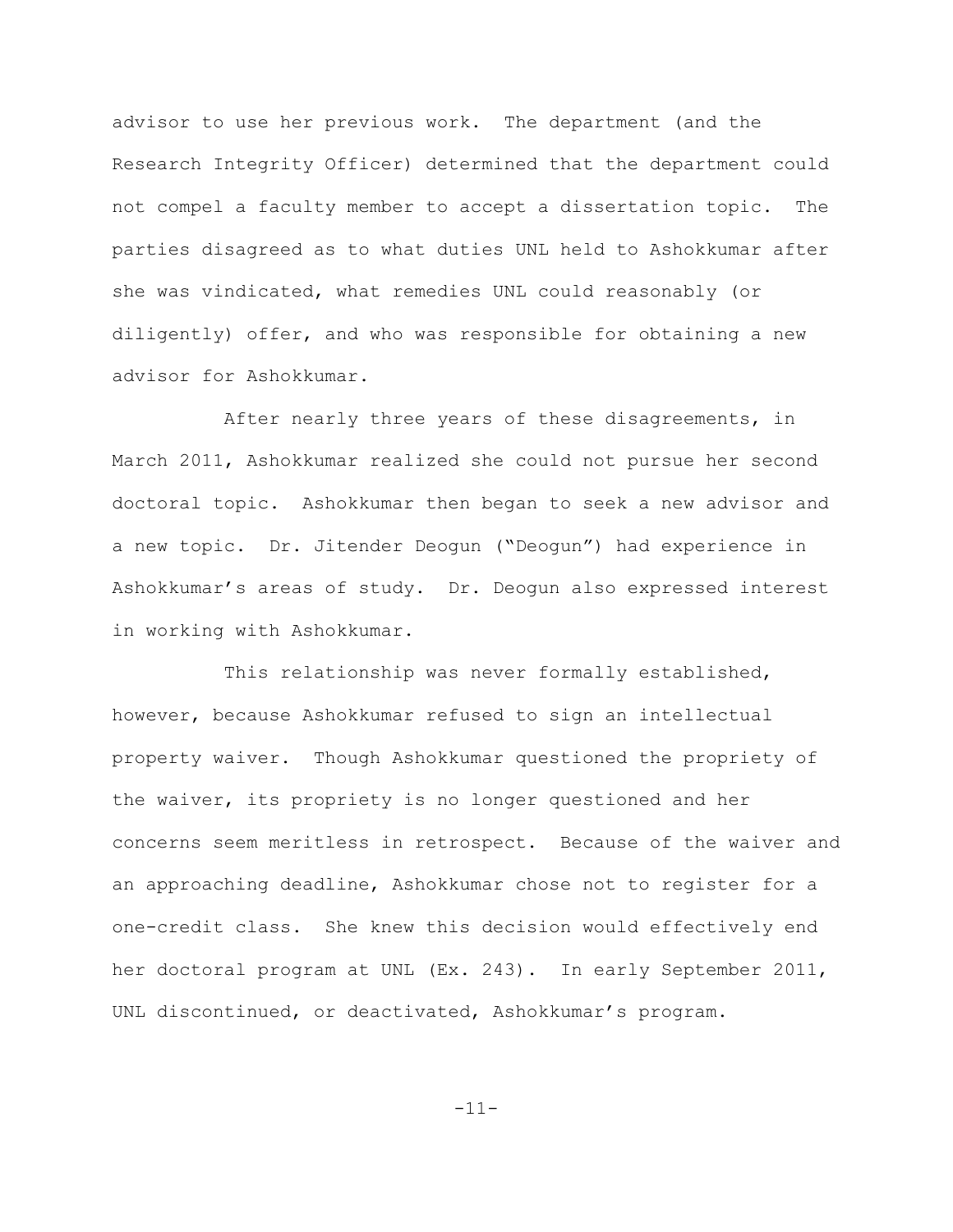In April 2012, Ashokkumar filed this action. During pretrial events, Ashokkumar repeatedly expressed interest in pursuing her doctoral degree at UNL (Ex. 301 at 190:16–25). In a September 2013 deposition, Dr. Deogun stated he would still be willing to consider working with Ashokkumar. Ashokkumar sought to reactivate her program. UNL offered to reactivate her program if she met two conditions by December 15, 2013. These conditions effectively would cause Ashokkumar and Dr. Deogun to work together to approve a topic for Ashokkumar and submit documentation to that effect. That process was necessarily recursive and required some time to complete, approximately two to four weeks. Ashokkumar failed to meet that deadline.

UNL granted an extension of the deadline to January 15, 2014, with the understanding that the defendants would not grant more extensions. Ashokkumar did not reach out to Dr. Deogun and UNL until the eve of the deadline, January 14, 2014. Dr. Deogun informed the defendants that he would be unable to effectively evaluate the contents of Ashokkumar's proposed topic. Because the defendants' conditions were not satisfied, they denied Ashokkumar's reactivation.

### III. LEGAL STANDARD

Under Title 42, United States Code, Section 1983, private parties may enforce federal rights against those whom

-12-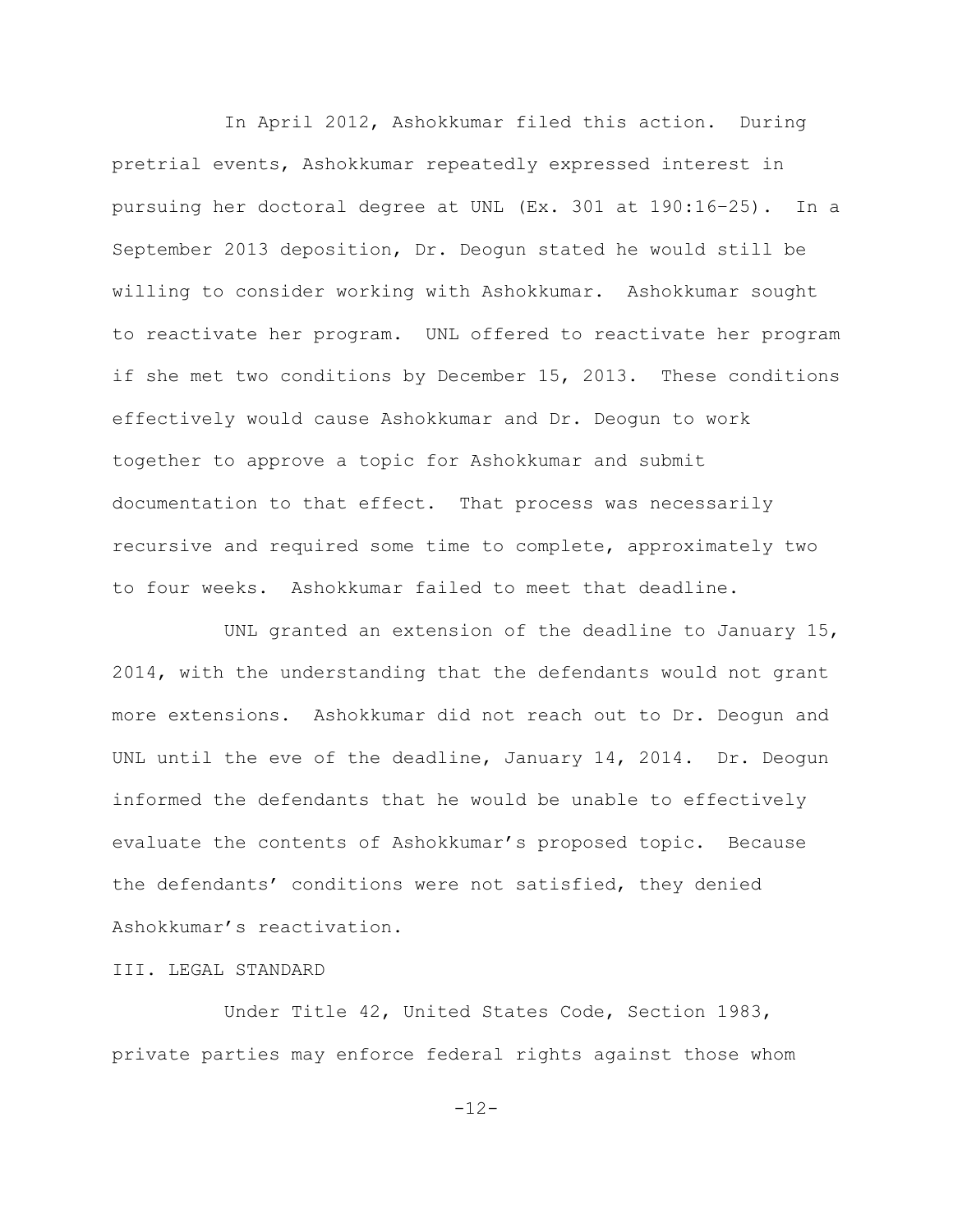violate those rights under color of state law. 42 U.S.C. § 1983. The essential elements of a constitutional claim under § 1983 are: (1) the defendant acted under color of state law, and (2) that the alleged wrongful conduct deprived the plaintiff of a constitutionally protected right. *L.L. Nelson Enters., Inc. v. Cnty. of St. Louis, Mo.*, 673 F.3d 799, 805 (8th Cir. 2012). The parties do not dispute that the defendants' actions occurred under color of state law. The sole remaining issue is whether the defendants violated Ashokkumar's constitutional rights. IV. CONCLUSIONS OF LAW

#### A. RELIEF

The Court will begin its discussion by addressing what relief is possible, mainly because Ashokkumar alleges that the defendants have violated her rights by failing to provide her such relief. The Court generally agrees with the defendants that certain requested relief is not feasible or is impractical.

Federal courts can enjoin a state official from enforcing a state statute that contravenes federal law without running afoul of the Eleventh Amendment. *Ex parte Young*, 209 U.S. 123, 156 (1908). But while a state official can be "prohibited from doing an act which he has no legal right to do," a court can "only direct affirmative action where the officer having some duty to perform not involving discretion, but merely

 $-13-$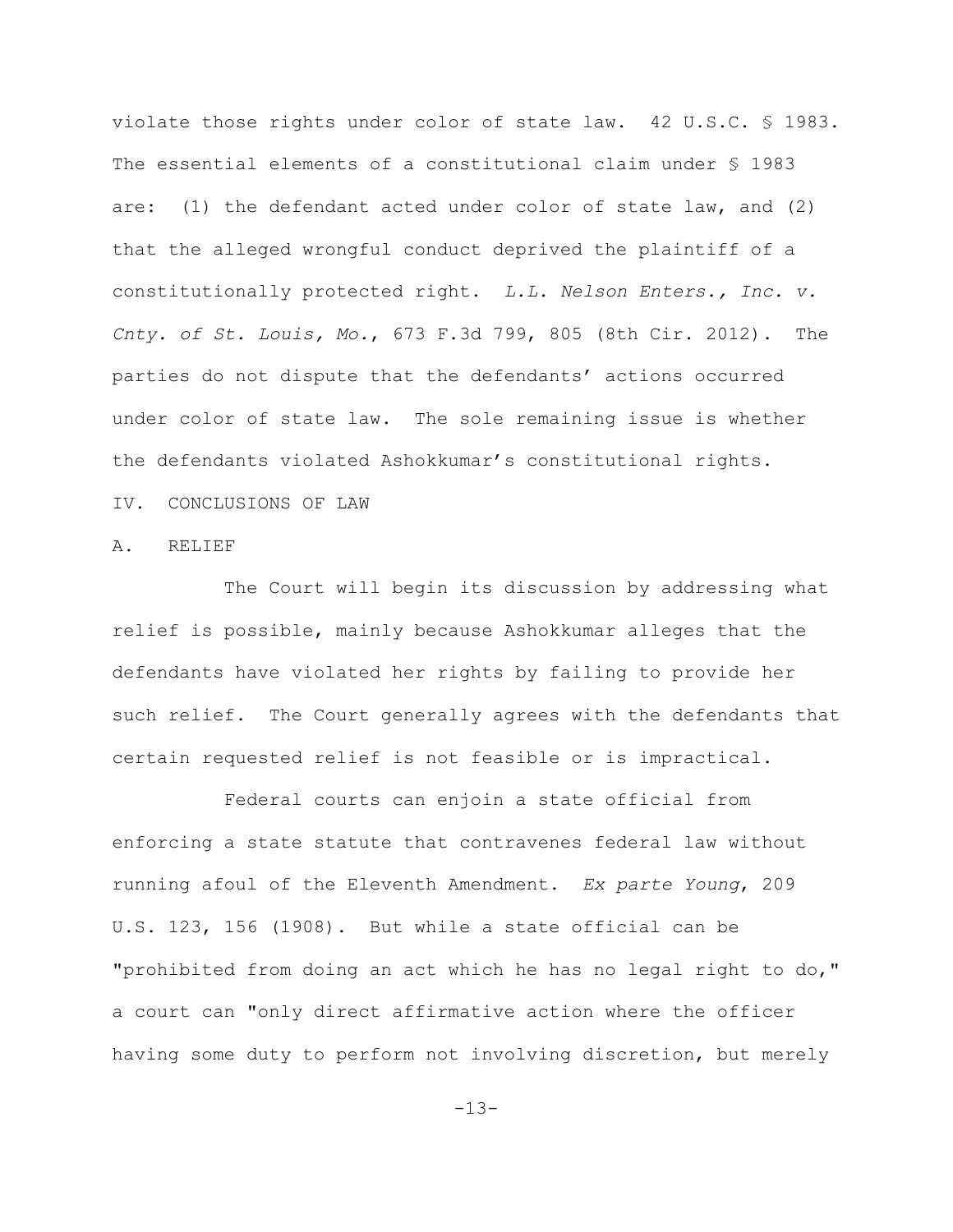ministerial in nature, refuses or neglects to take such action. In that case the court can direct the defendant to perform this merely ministerial duty." *Id.* at 158–59. "*Ex parte Young* simply permits an injunction against a state official in his official capacity to stop an ongoing violation of federal law." *Randolph v. Rodgers*, 253 F.3d 342, 348 (8th Cir. 2001).

First, reinstatement is generally considered a remedy for an ongoing violation of federal law and thus may be pursued under *Ex parte Young*. Filing No. [56](http://ecf.ned.uscourts.gov/doc1/11312740057) at 6-7. Courts are obligated to "tailor the scope of the remedy to fit the nature and extent of the constitutional violation." *Ostergren v. Cuccinelli*, 615 F.3d 263, 288-89 (4th Cir. 2010) (citing *Dayton Bd. of Educ. v. Brinkman*, 433 U.S. 406, 420 (1977)). Courts shape equitable remedies based upon the nature and scope of the constitutional violation. *Missouri v. Jenkins*, 515 U.S. 70, 88 (1995).

Second, the Court finds that neither the defendants, nor this Court, can compel an advisor to accept a doctoral topic. Practically, the defendants may not have faculty with sufficient expertise to advise on that topic. Also, the Court's compulsion of an advisor's activities seriously undermines the role of education and the relationship between advisor and advisee. Effectively, if a professor is compelled to act as an advisor,

 $-14-$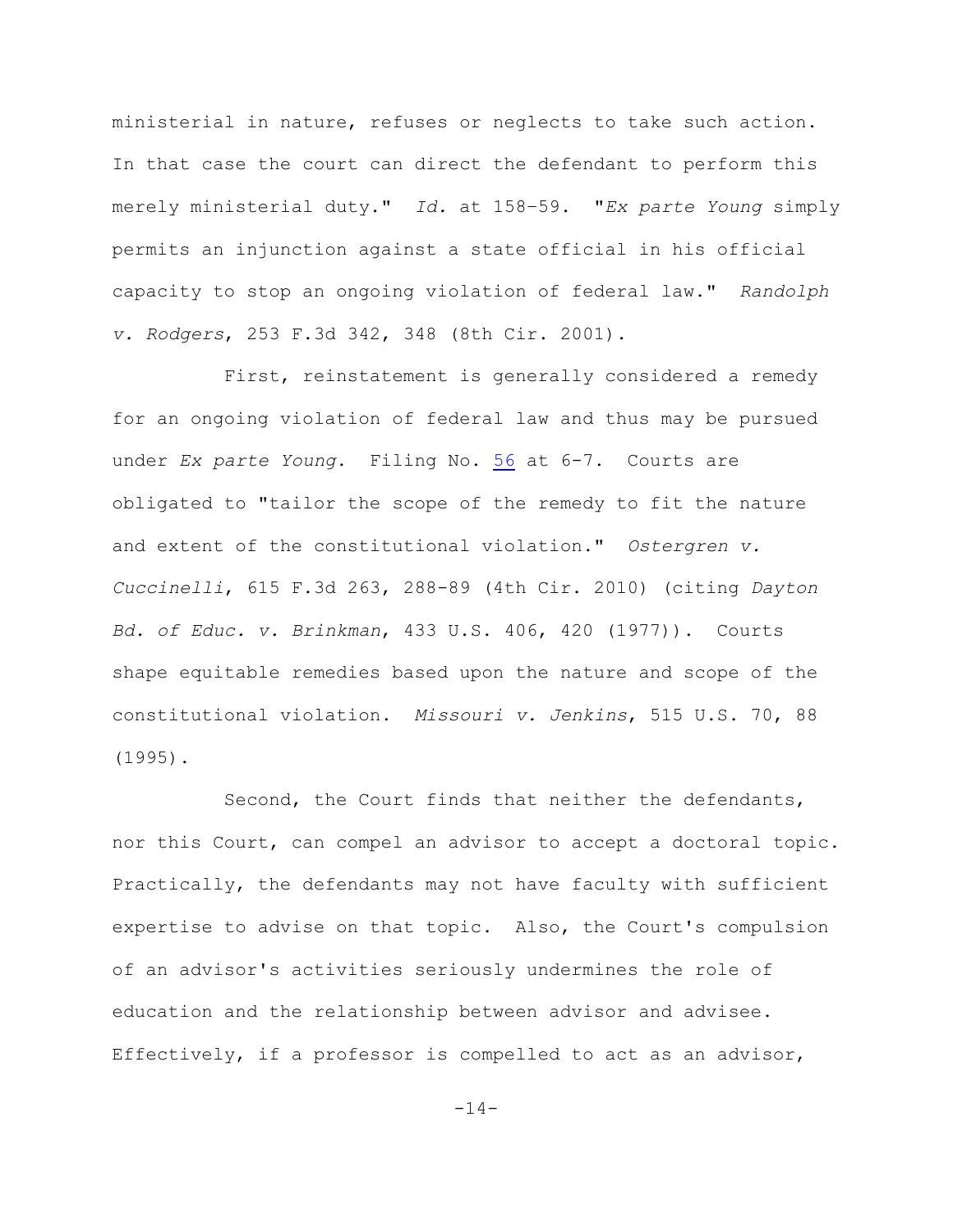the compelling entity, such as UNL or this Court, is diminishing the critical role of advisor by substituting its judgment in lieu of the advisor. The Court and UNL cannot substitute their will for that of an advisor.

Third, the Court finds that neither the defendants, nor this Court, can compel an advisor to accept a topic. Ashokkumar's second doctoral topic is likely unusable now, or at least Ashokkumar has offered no evidence to the contrary. The parties agree that doctoral dissertation topics must be novel. Ashokkumar's first and second topics are nearly a decade old and potentially archaic by computer science standards. The Court cannot make an archaic thing novel again, nor can the Court determine whether a thing was ever novel in this case. The determination of novelty and suitable topics cannot not be judged by this Court.

Finally, Ashokkumar has requested the Court compel UNL to produce a letter which states: "The delay in Padma Ashokkumar's doctoral program at the University of Nebraska - Lincoln was in no way due to her academic performance and does not reflect her abilities as a student." UNL remarked at trial that Ashokkumar has never officially requested such a document and the CSE department has offered a comparable document previously.

 $-15-$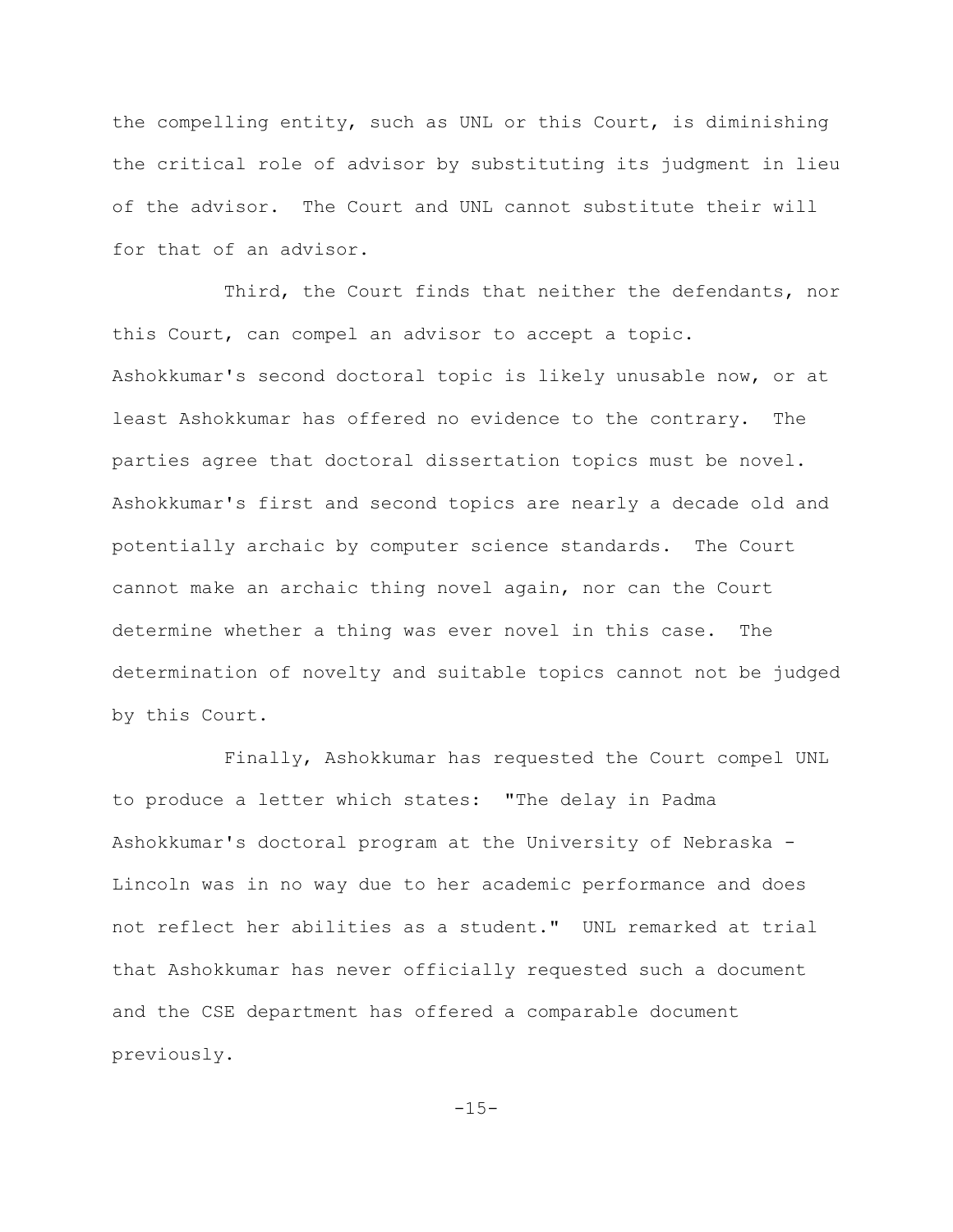# B. FIRST-AMENDMENT-RETALIATION CLAIM

To successfully prove this claim against a public official, a plaintiff "must show (1) that [s]he engaged in a constitutionally protected activity; (2) that the defendant took adverse action against [her] that would chill a person of ordinary firmness from continuing in the activity; and (3) that the adverse action was motivated in part by [the plaintiff's] exercise of [her] constitutional rights." *Scheffler v. Molin*, 743 F.3d 619, 621 (8th Cir. 2014).

First, the Court has previously found that Ashokkumar's misconduct charge was a protected activity. Filing No. [56](http://ecf.ned.uscourts.gov/doc1/11312740057), 8-10. The Court also finds that Ashokkumar's decision not to settle that charge was a protected activity. Therefore, the Court finds Ashokkumar established the first element for all her claims.

Second, the Court must determine whether Dr. Goddard's actions or inactions toward Ashokkumar were sufficiently adverse to chill a person of ordinary firmness. The "ordinary firmness test" excludes trivial matters, but requires only a small effect on the freedom of speech, because "there is no justification for harassing people for exercising their constitutional rights, it need not be great in order to be actionable." *Garcia v. Trenton*, 348 F.3d 726, 728-29 (8th Cir. 2003). The test is objective, meaning the Court will not ask whether Ashokkumar was deterred,

 $-16-$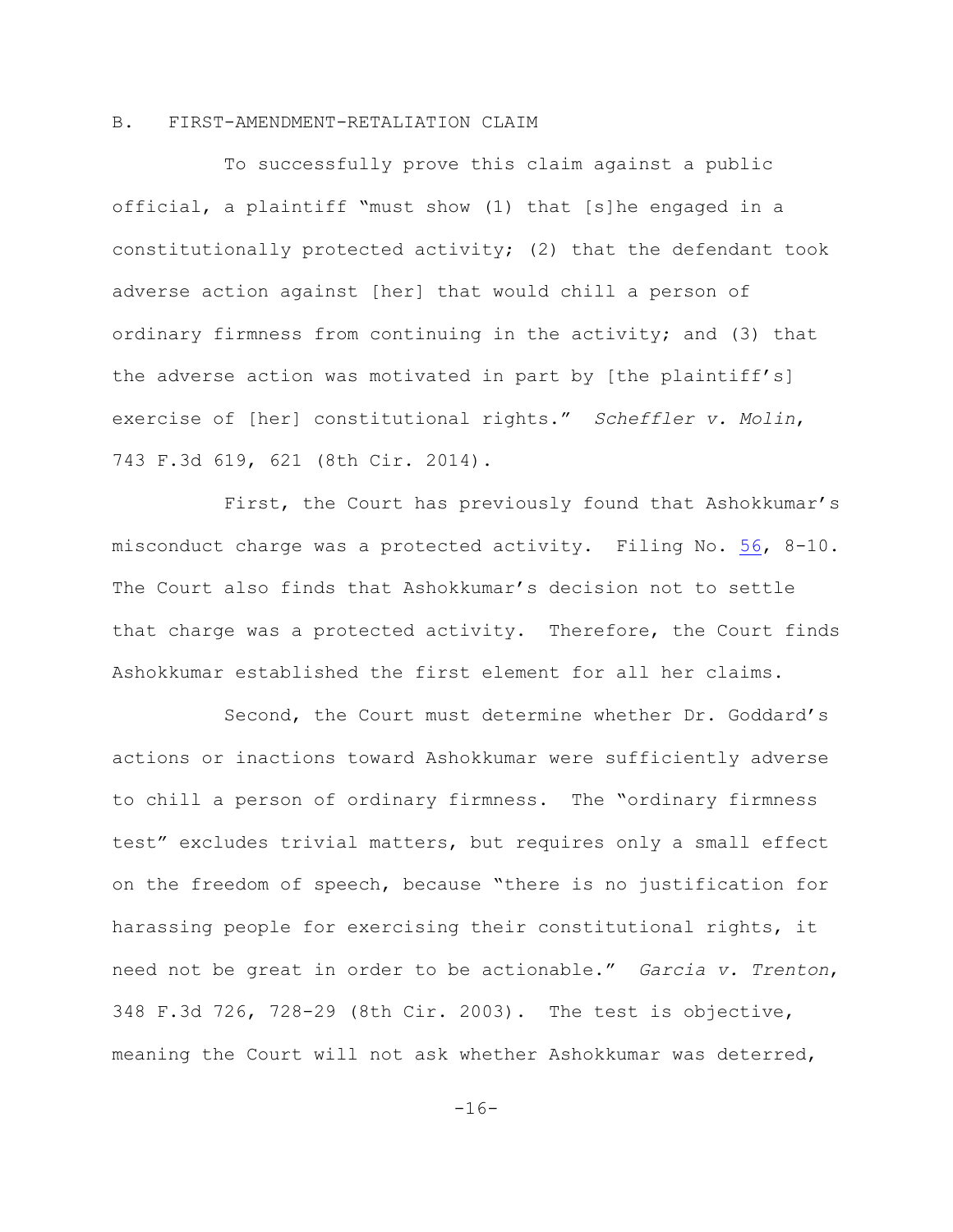but how a person of ordinary firmness would have reacted to the government's action. *Id.* Specifically, whether a person of ordinary firmness would simply ignore the action or would that person have been slowed down "at least to some degree?" *Id.* at 729.

Third, the Court must determine whether that adverse act was motivated, at least in part, by Ashokkumar's decision to exercise her rights. *Santiago v. Blair*, 707 F.3d 984, 991 (8th Cir. 2013); *Peterson v. Kopp*, 754 F.3d 594, 602 (8th Cir. 2014). In the Third Circuit, evidence of frustration and other negative feelings by defendants toward the plaintiff's protected activity supports a conclusion that the adverse acts were motivated by her protected activity. *See Reilly v. City of Atl. City*, 532 F.3d 216, 233 (3d Cir. 2008).

The Court finds that Dr. Goddard did not retaliate against Ashokkumar. Primarily, Ashokkumar was not entitled to the relief she demanded from the defendants. Therefore, there was no adverse action on the part of Dr. Goddard failing to compel a professor to be an advisor, or for an advisor to accept

 $-17-$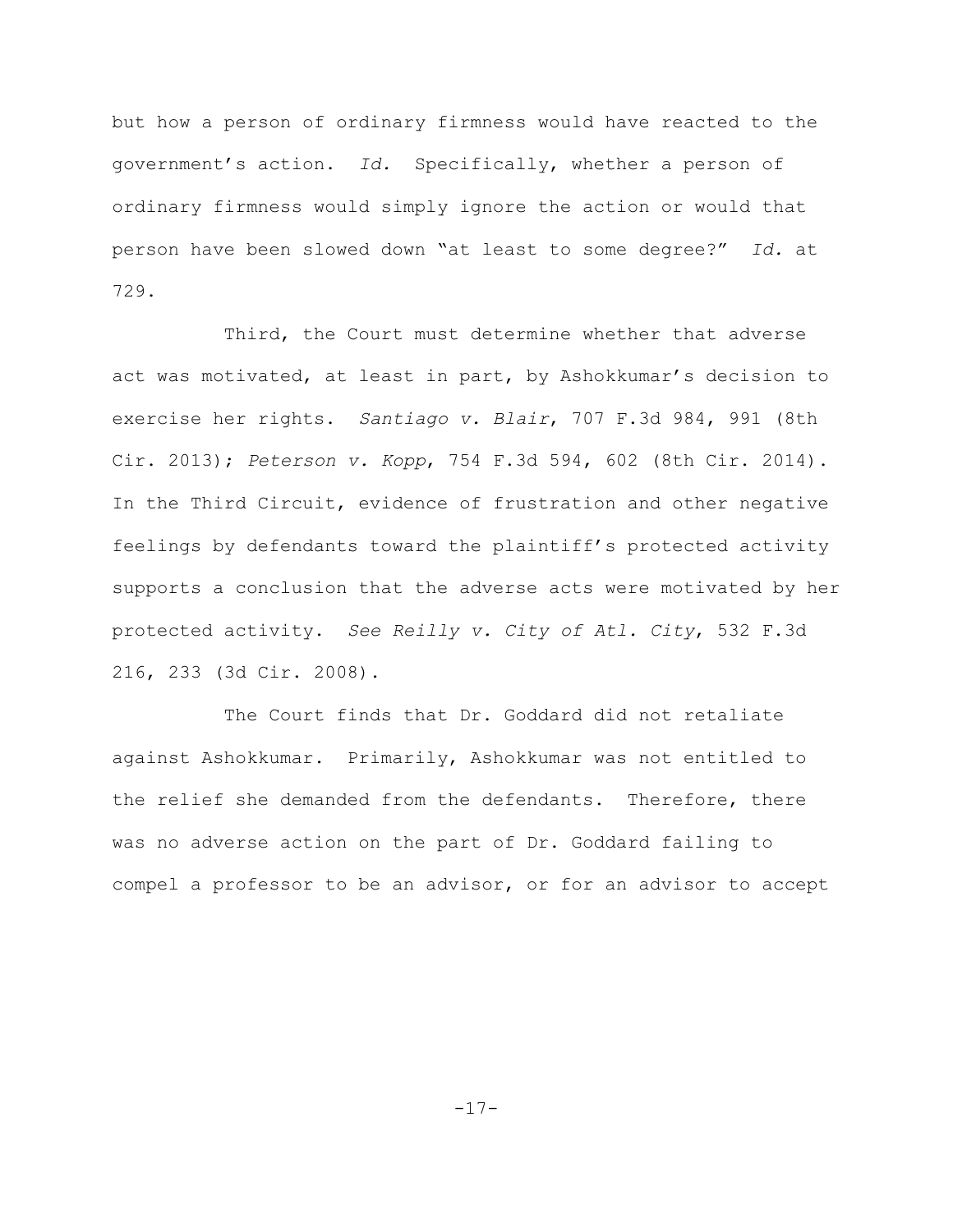Ashokkumar's prior doctoral topics.<sup>1</sup> Secondarily, the Court finds that Drs. Elbaum and Hochstein did not retaliate against Ashokkumar and that Dr. Goddard was under no duty to protect Ashokkumar from this purported retaliation.

The Court finds Dr. Elbaum's resignation was not an adverse action against Ashokkumar that would chill a person of ordinary firmness from continuing in the activity. The second doctoral topic was not imperiled by Dr. Elbaum's departure because Dr. Hochstein continued as advisor and, at that time, Ashokkumar would be able to pursue her topic after the investigations of misconduct concluded. *Garcia*, 348 F.3d at 729.

The Court finds that Dr. Hochstein's resignation was not motivated, even in part, by Ashokkumar's protected activities. As Dr. Elbaum left Ashokkumar's team on August 22, 2007, only Dr. Hochstein remained as her doctoral-topic advisor.

Dr. Hochstein expressed no anger or frustration at Ashokkumar for her actions. *Reilly*, 532 F.3d at 233; Ex. 304 at 121-22, 129. Indeed, Dr. Hochstein stood beside Ashokkumar during the misconduct proceedings and assisted her in completing

<sup>&</sup>lt;sup>1</sup> This finding excludes the following theories that Ashokkumar posited as retaliation: lost her faculty advisor, lost her supervisory committee, lost her ability to use the second doctoral topic, failure to restore her position, failure to restore her reputation, and failure to protect Ashokkumar from retaliation.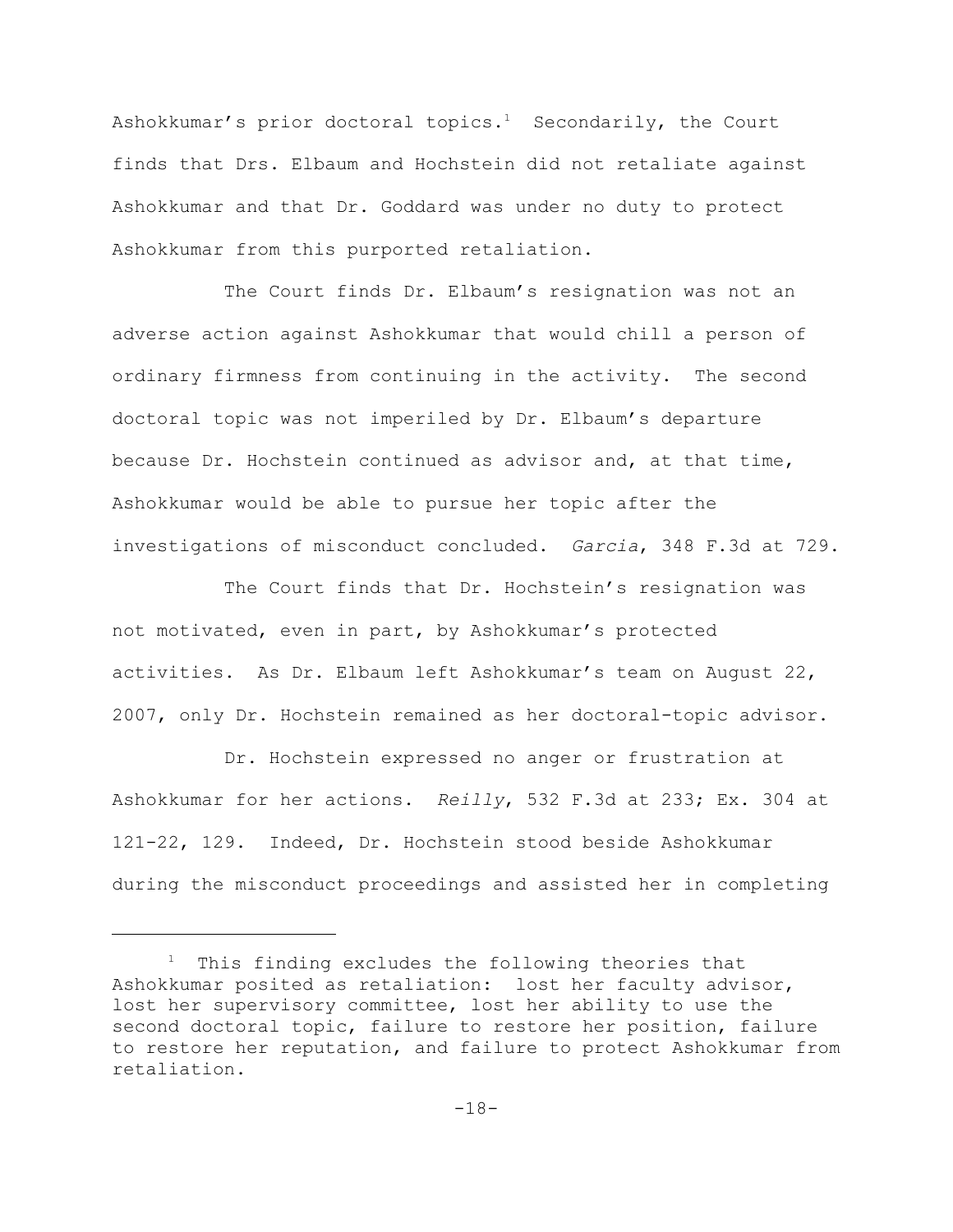a terminal degree. Dr. Hochstein testified that he was unhappy at UNL due to the ineffectiveness of his two years instructing there. The Court finds Dr. Hochstein did not violate Ashokkumar's rights.

To the extent that Ashokkumar argues that Dr. Elbaum's refusal to work with her following her vindication, the Court finds that Elbaum's refusal was not adverse. Dr. Hochstein's resignation ended Ashokkumar's pursuit of the second doctoral topic. Ashokkumar cannot place the onus of that action on Dr. Elbaum retrospectively.

The Court addresses some remaining issues regarding Ashokkumar's retaliation claims. The defendants offered Ashokkumar an explanatory letter regarding the findings of the investigative committee's report. The Court finds this letter sufficiently satisfied the defendants' duty to restore Ashokkumar's position and her reputation. To the extent that Ashokkumar argues that Dr. Reichenbach held a grudge against Ashokkumar, the Court finds Ashokkumar's evidence was too tenuous to meet her burden of proof and finds that Dr. Reichenbach's actions during her attempt to reactivate her program were neither adverse or motivated by Ashokkumar's exercise of her rights. In light of the Court's findings, the actions of the defendants were not retaliatory.

 $-19-$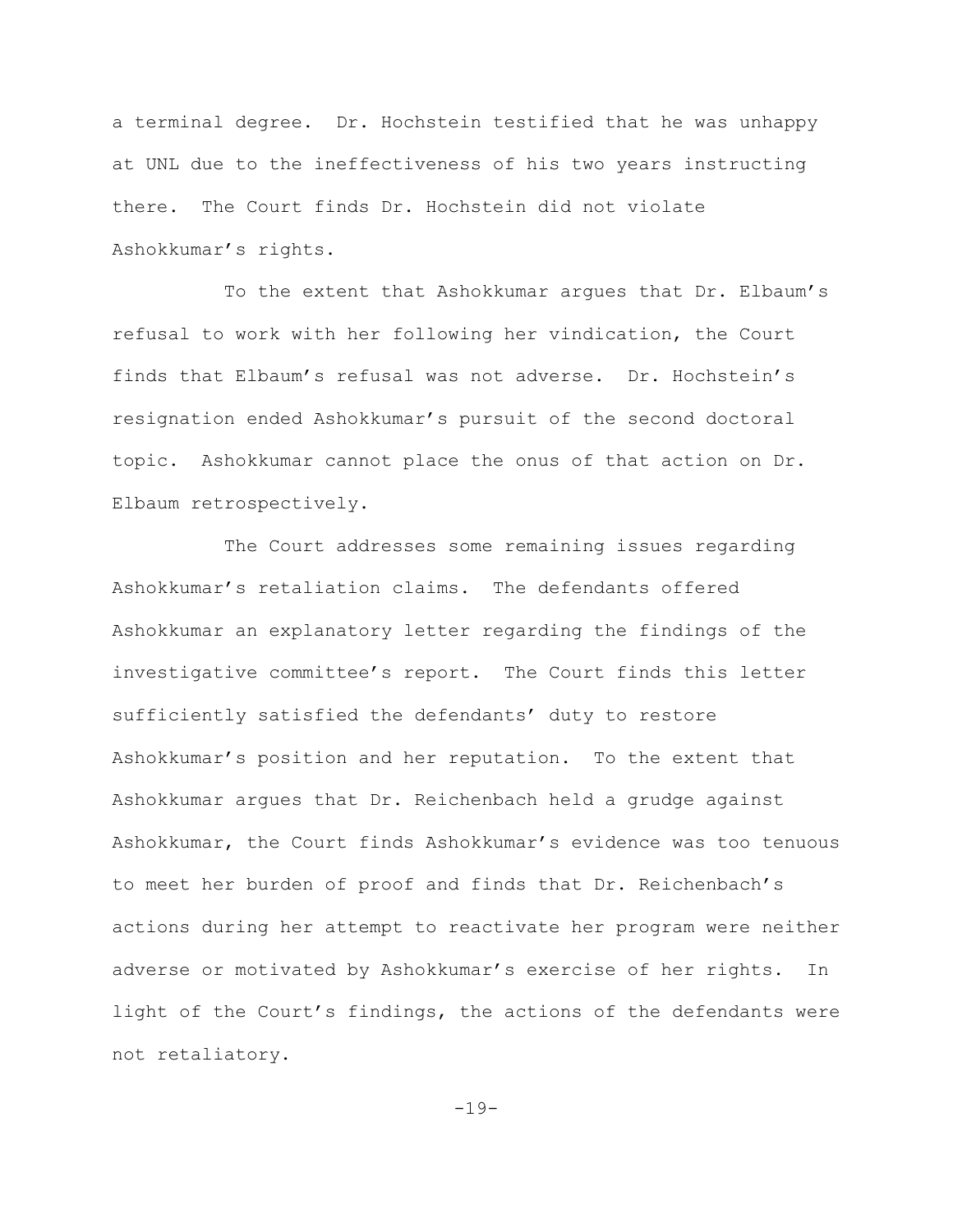# C. DUE PROCESS

Ashokkumar's Due Process arguments center largely around her inability to compel the defendants to compel Dr. Elbaum or another advisor, to accept her as an advisee or her second doctoral topic. As the Court stated above, such relief was not available to Ashokkumar and, therefore, the denial of such relief was not a violation of her Constitutional right to Due Process.

Ashokkumar also argues that the defendants' actions during her attempted reactivation violated her rights. Ashokkumar makes accusations that Dr. Reichenbach was not a neutral decision maker and that the defendants' conditions and deadlines were arbitrary. The Court finds that Ashokkumar has failed to meet her burden that Dr. Reichenbach was insufficiently neutral. Further, the Court finds that the defendants' conditions and time frame for reactivation were reasonable. The Court finds that Ashokkumar's own conduct caused the failure of her reactivation.

Finally, the Court finds that the defendants had discretion in their actions and acted reasonably within that discretion; therefore, Ashokkumar lacked a property interest. *See Habhab v. Hon*, 536 F.3d 963, 968 (8th Cir. 2008); *Entergy, Arkansas, Inc. v. Nebraska*, 241 F.3d 979, 990–91 (8th Cir. 2001).

 $-20-$